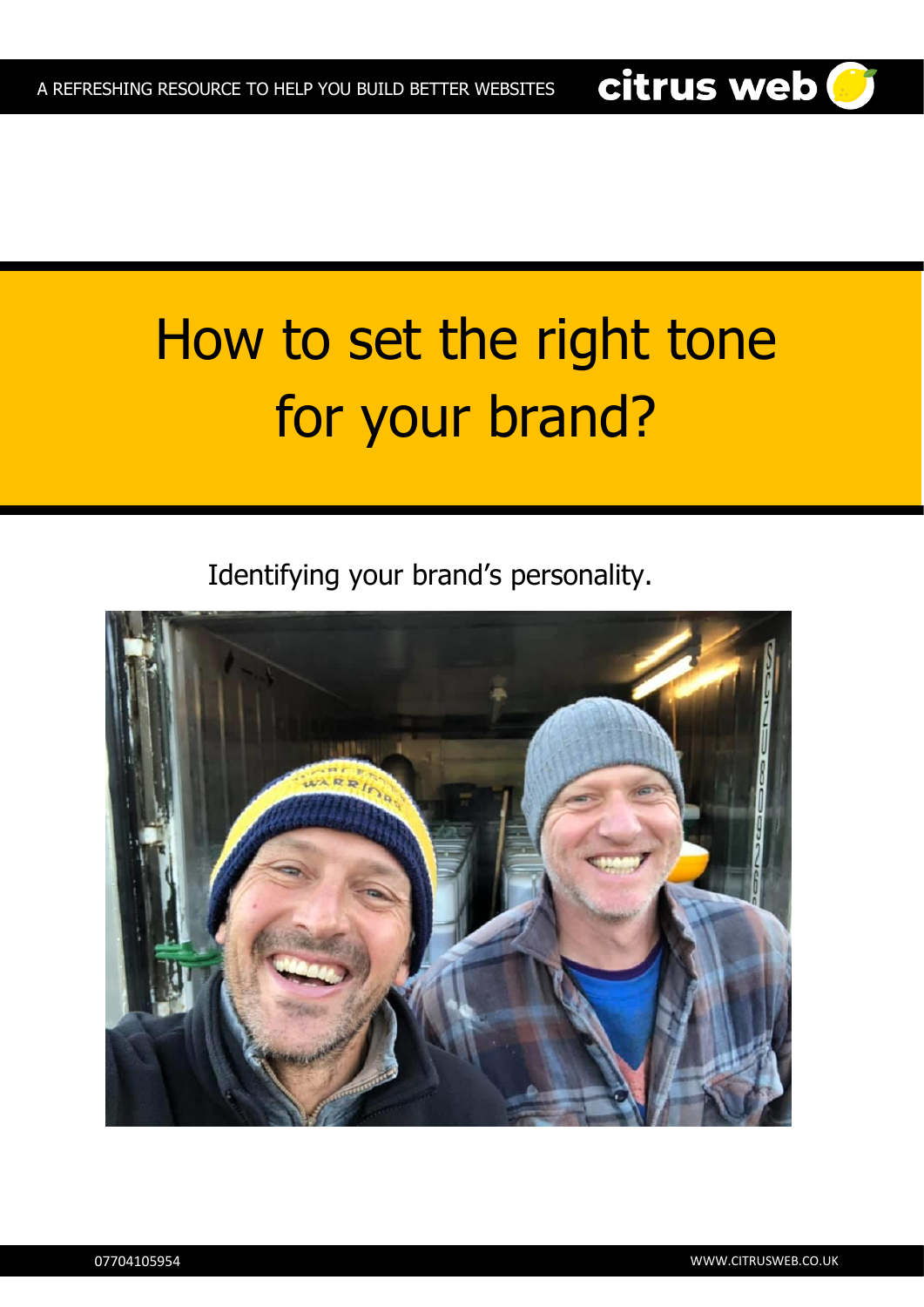#### **Why is it important to use branded language?**

citrus web<sup>1</sup>

By having a list of words or phrases that you commonly associate with your brand and using them consistently in your marketing, time and time again, people will start to associate these words with your business. They will learn that this is what your business is all about, what it stands for. They will start to know you, like you and trust you. They will begin to understand your business and what is important to you, they will learn to expect the kind of service and experience conjured up by these words.

There are several benefits to setting out your branding language:

- 1. **Professional**  Being consistent in your branding language, shows you care, and have a professional approach.
- 2. **Consistent**  There won't be any mixed, confused messaging.
- 3. **Recognisable** When you use your branded language, people will know it's your business straight away.
- 4. **Memorable** People will know that these words are associated with your brand.
- 5. **Trustworthy** Your customers will start to know what your business is about
- 6. **Attention to detail** by being careful and considered in your communication.
- 7. **Careful** You are proud of your business and what it stands for.
- 8. **Measured** You don't just think things up on the wing.

#### **Branding Language Exercise**

To identify the right words and phrases you should use when writing about your business, it is very helpful to ask your staff, or other people who know your brand and business well, what kinds of words describe the personality of your business and what impression you'd like people to have.

Simply print off the final sheet, one for each person and ask them to highlight 10 words they feel epitomises what your business is all about.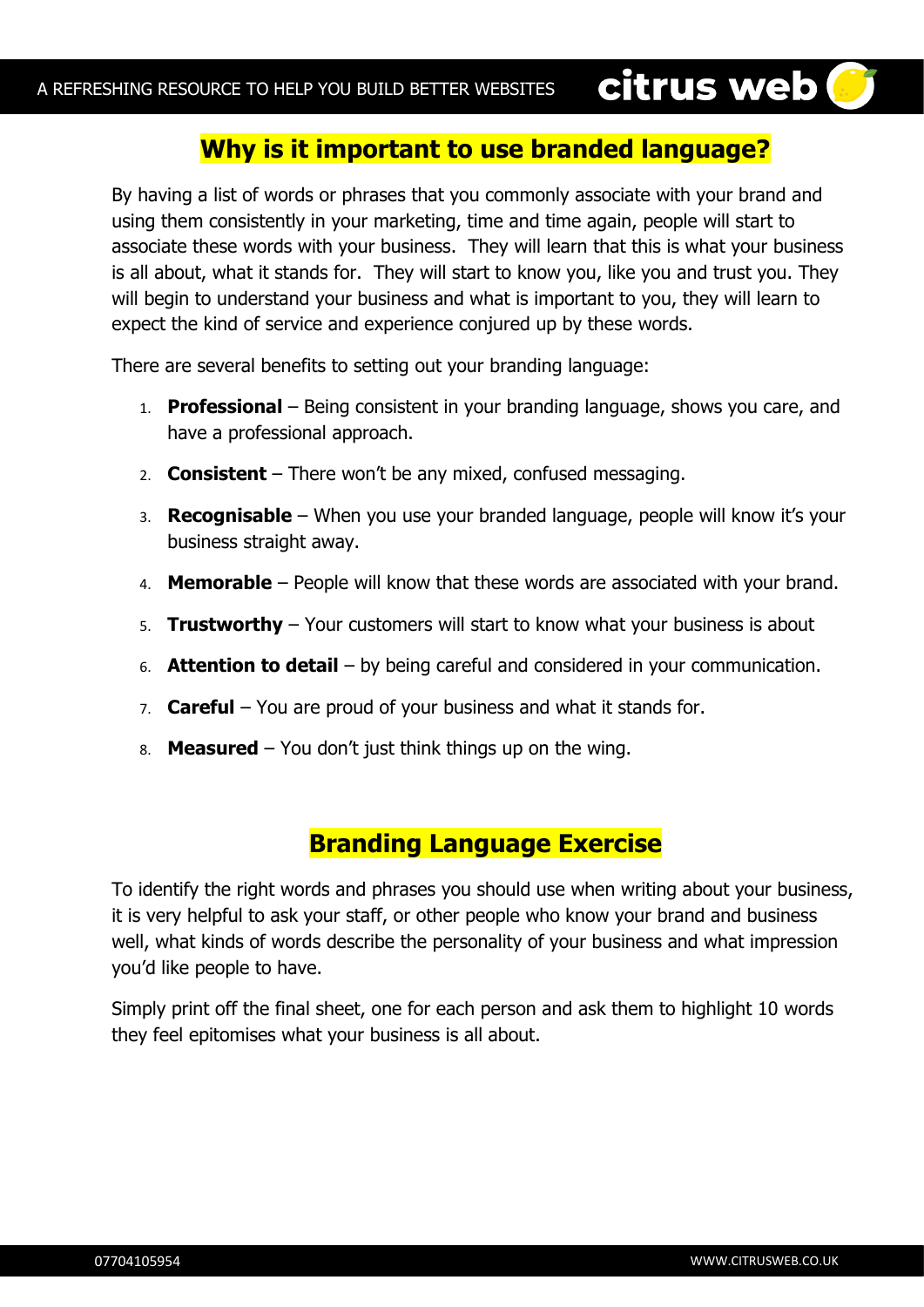### **Brand Language Exercise.**

citrus web<sup>O</sup>

| ethos of your business |             |              |              |               |  |  |  |
|------------------------|-------------|--------------|--------------|---------------|--|--|--|
| Able                   | Cheerful    | Economic     | Handsome     | Likeable      |  |  |  |
| Abrupt                 | Childlike   | Educated     | Handy        | Literate      |  |  |  |
| Absorbing              | Chilly      | Edgy         | Happy        | Little        |  |  |  |
| Absurd                 | Chivalrous  | Efficacious  | Harmonious   | Lively        |  |  |  |
| Abundant               | Chunky      | Efficient    | Harsh        | Lonely        |  |  |  |
| Acceptable             | Classy      | Elastic      | Heady        | Long-term     |  |  |  |
| Accessible             | Clean       | Elated       | Healthy      | Loose         |  |  |  |
| Accurate               | Clear       | Elderly      | Heavenly     | Lovely        |  |  |  |
| Acidic                 | Clever      | Electric     | Heavy        | Lucky         |  |  |  |
| Acoustic               | Coherent    | Elite        | Helpful      | Lyrical       |  |  |  |
| Ad hoc                 | Cold        | Eminent      | High         |               |  |  |  |
| Adaptable              | Colourful   | Enchanted    | Hilarious    | Macho         |  |  |  |
| Adorable               | Comfortable | Encouraging  | Historical   | Magical       |  |  |  |
| Adventurous            | Common      | Endurable    | Holistic     | Magnificent   |  |  |  |
| Aggressive             | Complex     | Elegant      | Homely       | Majestic      |  |  |  |
| Agreeable              | Cooling     | Engaged      | Honourable   | Maniacal      |  |  |  |
| Ahead                  | Cool        | Entertaining | Hospitable   | Massive       |  |  |  |
| Alert                  | Cooperative | Enthusiastic | Humorous     | Mature        |  |  |  |
| Alive                  | Coordinated | Erratic      | Hurried      | Mean          |  |  |  |
| <b>Alluring</b>        | Courageous  | Exciting     | Hushed       | Meaty         |  |  |  |
| Amazing                | Crabby      | Exclusive    | Hypnotic     | Medical       |  |  |  |
| Amusing                | Crazy       | Exotic       | Honest       | <b>Mellow</b> |  |  |  |
| <b>Ambitious</b>       | Cuddly      | Expensive    |              | Melodic       |  |  |  |
| Approachable           | Cultured    | Exuberant    | Icy          | Melted        |  |  |  |
| Angry                  | Curious     | Experienced  | Illustrious  | Messy         |  |  |  |
| Animated               | Curly       | Expert       | Imaginary    | Mighty        |  |  |  |
| Aromatic               | Curved      |              | Immense      | Military      |  |  |  |
| Arrogant               | Curvy       | Fabulous     | Imminent     | Miniature     |  |  |  |
| Aspiring               | Cute        | Fair         | Impartial    | Mini          |  |  |  |
| Astonishing            |             | Faithful     | Important    | Misty         |  |  |  |
| Attractive             | Daily       | Familiar     | Inconclusive | Mixed         |  |  |  |
| Awake                  | Dangerous   | Famous       | Industrious  | Modern        |  |  |  |
| Aware                  | Dapper      | Fancy        | Incredible   | Momentous     |  |  |  |
| Awesome                | Dark        | Fantastic    | Inexpensive  | Murky         |  |  |  |

#### Choose 10 - 12 words that you feel best describes the personality and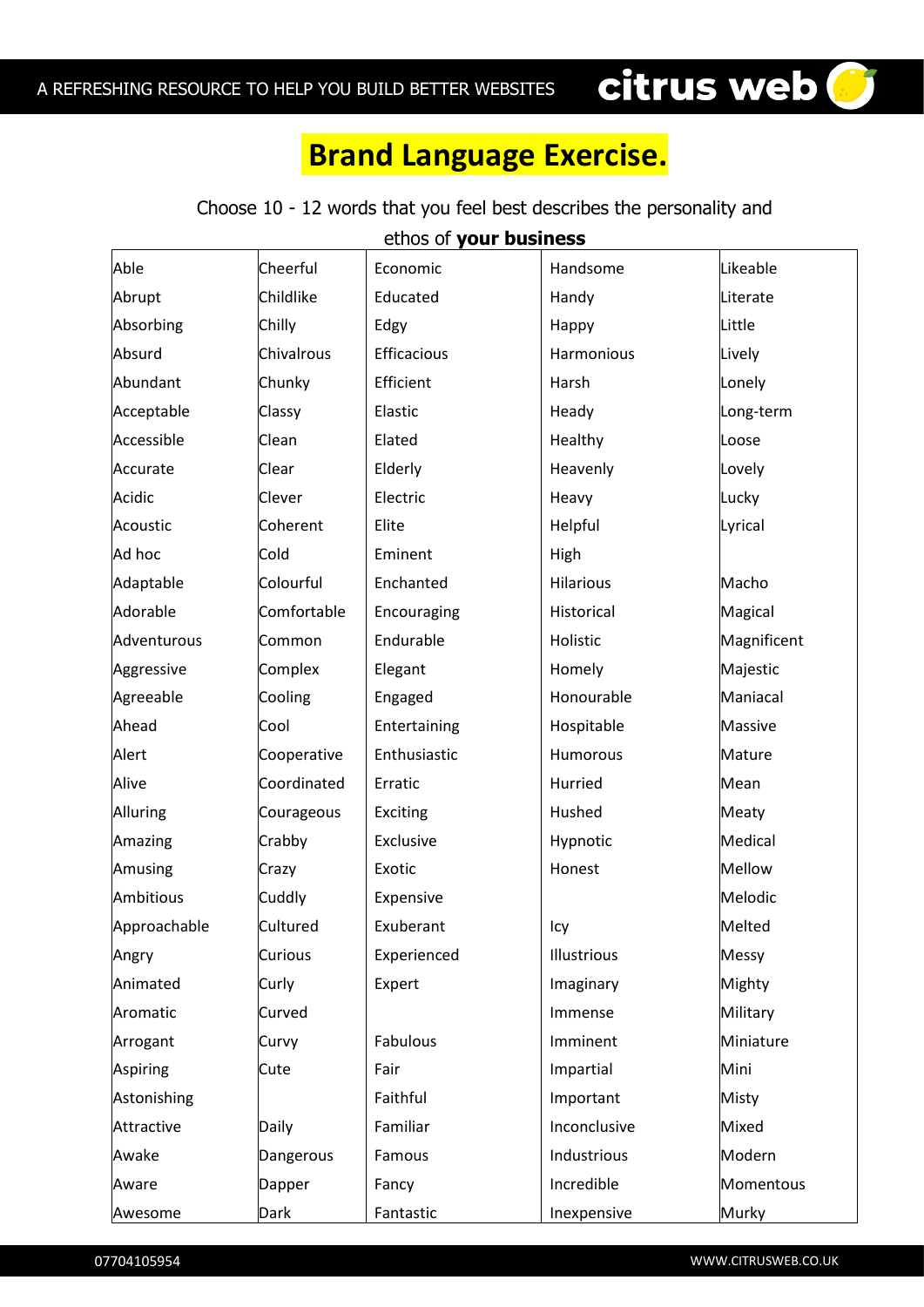#### A REFRESHING RESOURCE TO HELP YOU BUILD BETTER WEBSITES

## citrus web

| Bashful          | Dashing          | Fast       | Infamous      | <b>Mysterious</b> |
|------------------|------------------|------------|---------------|-------------------|
| Beautiful        | Dazzling         | Fearless   | Innate        | Measured          |
| Beneficial       | Deadpan          | Female     | Innocent      |                   |
| <b>Best</b>      | Deafening        | Festive    | Inquisitive   | Obedient          |
| <b>Better</b>    | Debonair         | Fierce     | Inclusive     | Observant         |
| <b>Big</b>       | Decisive         | Fine       | Informal      | Obtainable        |
| Bitesize         | Decorous         | Fixed      | Innovative    | Odd               |
| Bizarre          | Deep             | Flexible   | Intelligent   | Offbeat           |
| <b>Bold</b>      | Defiant          | Formal     | Instinctive   | Old               |
| Boiling          | Delicate         | Fragile    | Interesting   | Old-fashioned     |
| Boorish          | Delicious        | Free       | Invincible    | Open              |
| <b>Bouncy</b>    | Delightful       | Functional |               | Optimal           |
| <b>Boundless</b> | <b>Delirious</b> | Funny      | Jagged        | Ordinary          |
| <b>Brainy</b>    | Demanding        | Futuristic | Jazzy         | Organic           |
| <b>Brash</b>     | Dependent        | Friendly   | Joly          | Outgoing          |
| <b>Brave</b>     | Descriptive      | Fun        | Joyous        | Outrageous        |
| <b>Brawny</b>    | Detailed         |            | Judicious     | Outstanding       |
| <b>Breezy</b>    | Determined       | Gainful    | Juicy         | Overconfident     |
| <b>Brief</b>     | Devilish         | Gaudy      | Jumpy         | Overjoyed         |
| <b>Bight</b>     | Different        | Gentle     | Juvenile      | Overt             |
| <b>Broad</b>     | Diligent         | Gigantic   |               |                   |
| <b>Bustling</b>  | Dirty            | Glamorous  | Keen          | Painstaking       |
| <b>Busy</b>      | Disagreeable     | Gleaming   | Kind          | Panoramic         |
|                  | <b>Discreet</b>  | Glistening | Kind-hearted  | Peaceful          |
| Calculating      | Distinct         | Glorious   | Kindly        | Perfect           |
| Calm             | Divergent        | Glossy     | Knotty        | Permissible       |
| Capable          | <b>Dizzy</b>     | Goofy      | Knowledgeable | Perpetual         |
| Careful          | Draconian        | Gorgeous   |               | Petite            |
| Caring           | Dry              | Graceful   | Large         | Physical          |
| Cautious         | <b>Dusty</b>     | Grandiose  | Lavish        | Placid            |
| Ceaseless        | Dynamic          | Grateful   | Lean          | Plain             |
| Certain          |                  | Great      | Loud          | Playful           |
| Changeable       | Eager            | Generous   | Learned       | Plastic           |
| Charming         | Earthy           | Greedy     | Lethal        | Plausible         |
| Cheap            | Easy             | Growing    | Level         | Poised            |
|                  | Eatable          | Groovy     | Light         |                   |
|                  |                  |            |               |                   |
|                  |                  |            |               |                   |